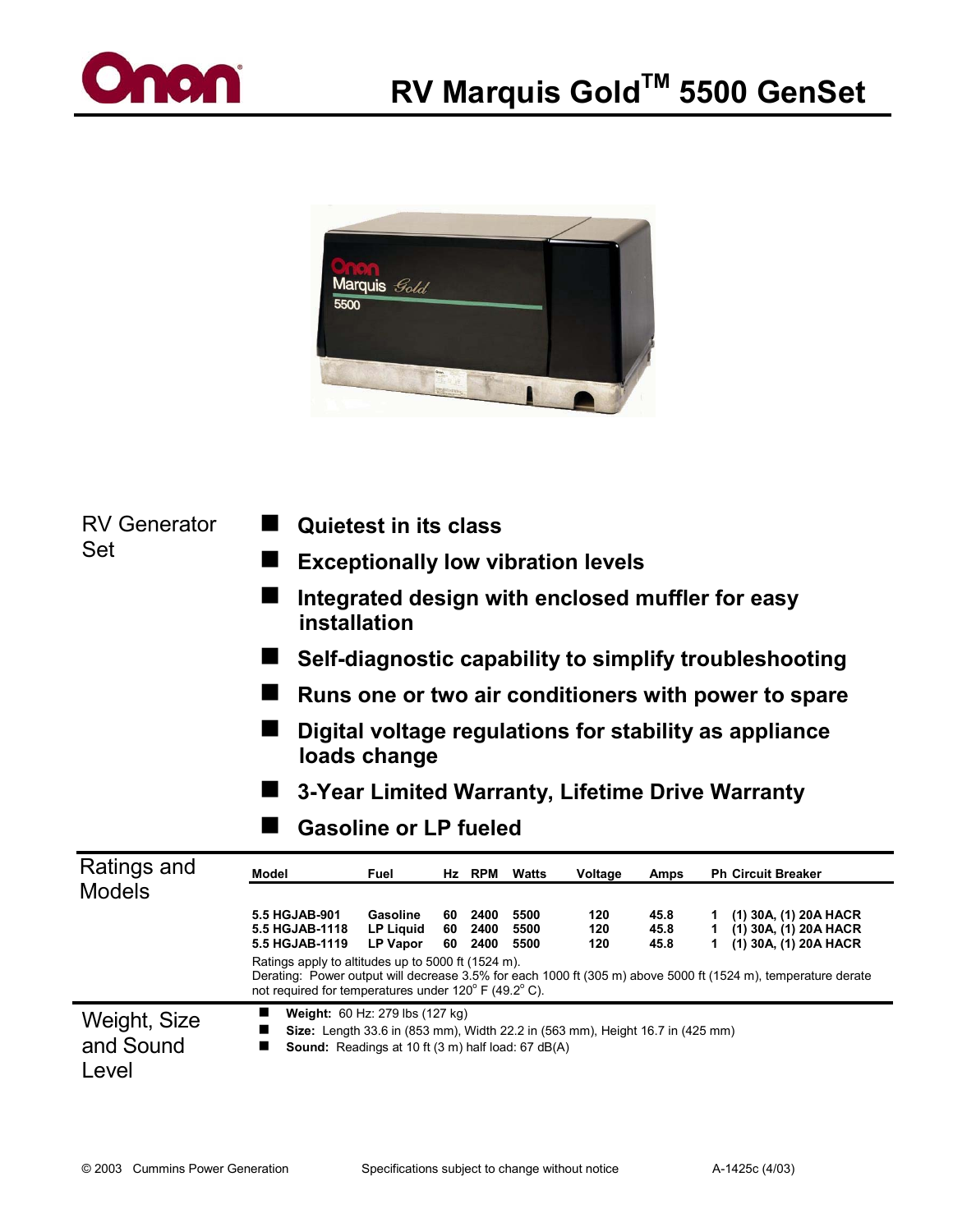| Standard<br><b>Features</b>         | side<br>Onan Performer <sup>™</sup> OHV engine<br>п<br>ш<br>ш<br>vibration isolators<br>ш<br>applications<br>■<br>spark-arrestor muffler<br>ш<br>ш<br>Integral control box<br>■<br>Instant One-Touch stop switch<br>п<br>Electronic ignition                                                                                                                                                                                                                                                                                                                                                                                                                    | Mechanical governor adjustable from service<br>Pressurized Thru Flow cooling system<br>4-point focalized mounting system with<br>Universal mounting tray with structural<br>capability to support the genset in RV<br>Integral USDA Forest Service-approved<br>Replaceable dry element air cleaner                                                                                                                                                                                                                                                    | ш<br>Electric fuel pump (gasoline), electric fuel solenoid<br>(LPG)<br>Positive fuel shutoff (3 psi)<br>■<br>Enclosed muffler<br>■<br>Sound-attenuated housing<br>■<br>■<br>Remote waterproof connector<br>■<br>Automotive type starter with automatic start<br>disconnect<br>■<br>Spin-on, full-flow oil filter<br>■<br>Low oil pressure protection<br>Overspeed/underspeed protectioin<br>■<br>Overcurrent protectors (see Models and Ratings<br>section)<br>Low power factor field overcurrent protection<br>■<br>120-inch generator output leads                                                                                                                       |  |  |  |
|-------------------------------------|-----------------------------------------------------------------------------------------------------------------------------------------------------------------------------------------------------------------------------------------------------------------------------------------------------------------------------------------------------------------------------------------------------------------------------------------------------------------------------------------------------------------------------------------------------------------------------------------------------------------------------------------------------------------|-------------------------------------------------------------------------------------------------------------------------------------------------------------------------------------------------------------------------------------------------------------------------------------------------------------------------------------------------------------------------------------------------------------------------------------------------------------------------------------------------------------------------------------------------------|----------------------------------------------------------------------------------------------------------------------------------------------------------------------------------------------------------------------------------------------------------------------------------------------------------------------------------------------------------------------------------------------------------------------------------------------------------------------------------------------------------------------------------------------------------------------------------------------------------------------------------------------------------------------------|--|--|--|
|                                     | Automatic choke<br><b>Fuel filter</b>                                                                                                                                                                                                                                                                                                                                                                                                                                                                                                                                                                                                                           |                                                                                                                                                                                                                                                                                                                                                                                                                                                                                                                                                       | Digital voltage regulation<br>■                                                                                                                                                                                                                                                                                                                                                                                                                                                                                                                                                                                                                                            |  |  |  |
| <b>Engine Detail</b>                | engine<br><b>Design:</b> 4-cycle, OHV, 90-degree V-Twin<br><b>Compression Ratio: 8:1</b><br><b>Displacement:</b> $39.8$ in <sup>3</sup> (653 cm <sup>3</sup> )<br>kW)<br>for high effectiveness, pressurized system,<br>vertical flow<br>Fuel System: Replaceable dry element air<br>cleaner<br>- (Gasoline) Sidedraft carburetor<br>psi), fuel lift $3$ ft $(0.9 \text{ m})$<br>- Automatic choke with vacuum pull-off<br>- Combustion air volume at rated load: 14.6<br>ft <sup>3</sup> /min (0.41 m <sup>3</sup> /min)<br>- Combustion air volume at rated load: 14.9<br>ft <sup>3</sup> /min (0.42 m <sup>3</sup> /min)<br><b>Average Fuel Consumption:</b> | Model: Onan Performer <sup>™</sup> OHV EH65V gasoline<br>Maximum Power: Gasoline-fueled models: 12.9<br>bhp (9.6 kW), LP-fueled models: 10.7 bhp (8.0)<br>Cooling: Centrifugal blower, generator mounted<br>Cooling Air Volume: 500 ft <sup>3</sup> /min (14.2 m <sup>3</sup> /min) at<br>60 Hz, $\frac{417 \text{ ft}^3}{\text{min}}$ (11.8 m <sup>3</sup> /min) at 50 Hz. Air flow<br>includes engine, generator control cooling air flow<br>- Electronic fuel pump with positive fuel shutoff (3)<br>- (LPG) Sidedraft mixer with demand regulator | Ignition System: Electronic magneto type with resistor<br>plugs<br><b>Starting System:</b> Remote, 12 V, 3-wire, negative<br>ground automotive type starter with steel pinion and ring<br>gear, automatic start disconnect, connector for remote<br>start cable, start-stop rocker switch mounted on set<br>control<br>Lubrication: Full pressure positive displacement lube<br>oil pump, spin-on, full flow lube oil filter,<br>low oil pressure shutdown, dipstick<br>Oil Capacity: 2.0 gt (1.9 L) including filter<br>Cylinder-Crankcase: Alloy aluminum with iron cylinder<br>liners cast into the block, aluminum oil base<br>Cylinder Head: Aluminum, overhead valve |  |  |  |
|                                     | Gasoline                                                                                                                                                                                                                                                                                                                                                                                                                                                                                                                                                                                                                                                        | No Load                                                                                                                                                                                                                                                                                                                                                                                                                                                                                                                                               | <b>Full Load</b><br><b>Half Load</b>                                                                                                                                                                                                                                                                                                                                                                                                                                                                                                                                                                                                                                       |  |  |  |
|                                     | 60 Hz                                                                                                                                                                                                                                                                                                                                                                                                                                                                                                                                                                                                                                                           | gai/n<br>l/n<br>0.3<br>1.3                                                                                                                                                                                                                                                                                                                                                                                                                                                                                                                            | gai/n<br>l/n<br>gai/n<br>l/h<br>2.3<br>0.9<br>3.6<br>0.6                                                                                                                                                                                                                                                                                                                                                                                                                                                                                                                                                                                                                   |  |  |  |
|                                     | <b>LPG</b>                                                                                                                                                                                                                                                                                                                                                                                                                                                                                                                                                                                                                                                      | <u>No Load</u><br>lb/h<br>kg/h<br>gal/h                                                                                                                                                                                                                                                                                                                                                                                                                                                                                                               | <b>Half Load</b><br>Full Load<br>gal/h<br>lb/h<br>kg/h<br>gal/h<br>lb/h<br>kg/h                                                                                                                                                                                                                                                                                                                                                                                                                                                                                                                                                                                            |  |  |  |
|                                     | 60 Hz                                                                                                                                                                                                                                                                                                                                                                                                                                                                                                                                                                                                                                                           | 0.4<br>1.8<br>0.8                                                                                                                                                                                                                                                                                                                                                                                                                                                                                                                                     | 0.8<br>3.3<br>1.5<br>1.1<br>4.6<br>2.1                                                                                                                                                                                                                                                                                                                                                                                                                                                                                                                                                                                                                                     |  |  |  |
| Generator<br>Detail                 | excited, two bearing design<br><b>Insulation System and Temperature Rise:</b><br>Meets ANSI/RVIA EGS-1, and CSA 946<br>requirements                                                                                                                                                                                                                                                                                                                                                                                                                                                                                                                             | Design: Onan, revolving field, AC, 2-pole self-<br><b>Cooling:</b> Direct drive centrifugal blower, cast<br>aluminum housing for excellent heat transfer<br><b>Excitation:</b> Capped, digital voltage regulation                                                                                                                                                                                                                                                                                                                                     | Rotor: Laminated electrical steel assembly press-fitted<br>to shaft, balanced. Heavy insulated copper wire<br>windings. Optimized air gap for improved waveform and<br>motor starting.<br><b>Stator:</b> Laminated electrical steel assembly, skewed for<br>improved waveform. Heavy insulated copper wire<br>windings.<br><b>DC Brushes:</b> Electrographic; long life<br><b>Bearing:</b> Double-sealed prelubricated ball bearings                                                                                                                                                                                                                                       |  |  |  |
| <b>Generator Set</b><br>Performance | $100^{\circ}$ F (38 $^{\circ}$ C) at 500 ft (152 m) elevation.                                                                                                                                                                                                                                                                                                                                                                                                                                                                                                                                                                                                  | Air Conditioner Starting: One 13500 BTU air<br>conditioner with 3000-watt baseload or two 11000<br>BTU air conditioners with 1500-watt baseload at                                                                                                                                                                                                                                                                                                                                                                                                    | Frequency and Voltage Regulation: No load to full<br>load, $0\%$                                                                                                                                                                                                                                                                                                                                                                                                                                                                                                                                                                                                           |  |  |  |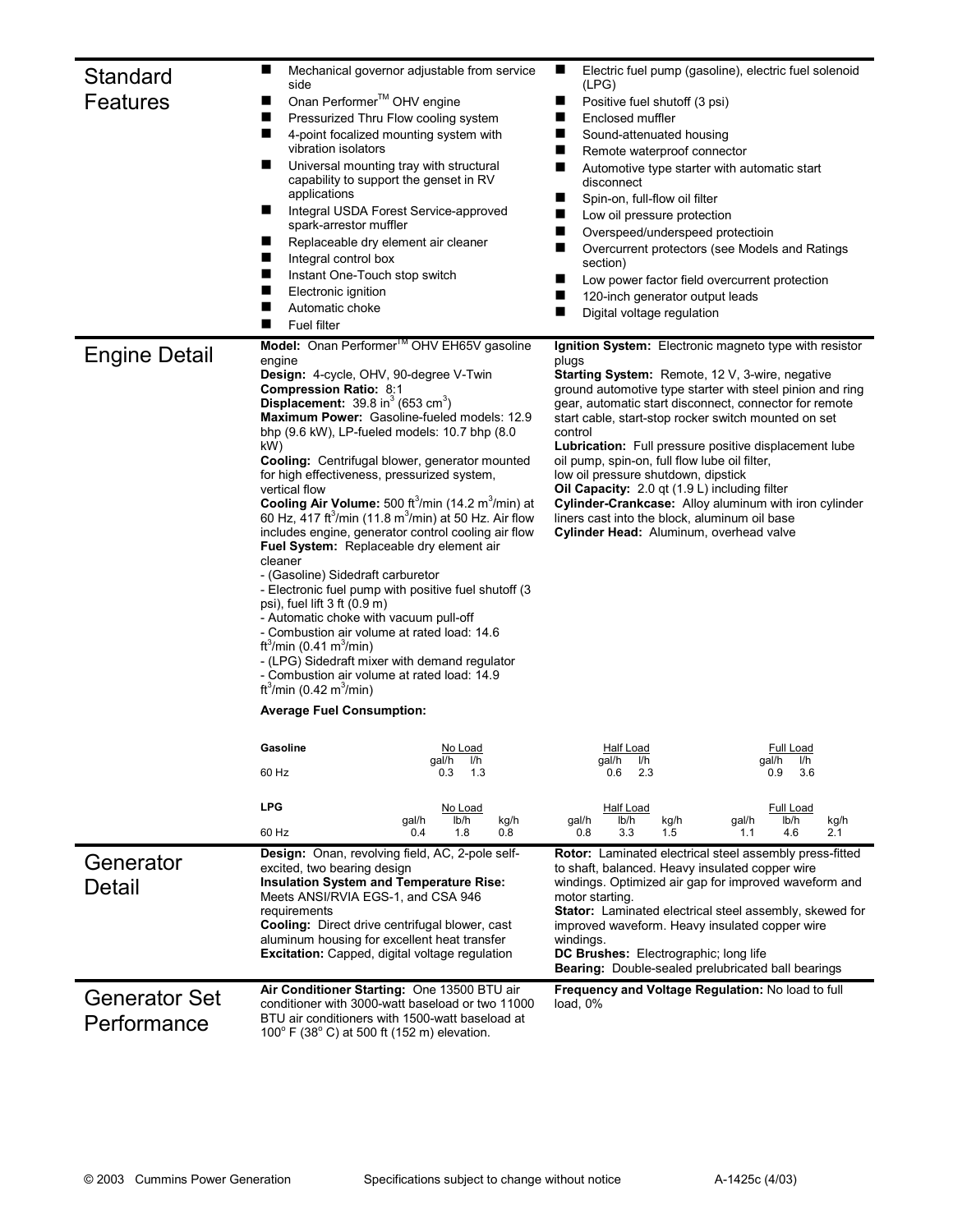## **Basic Dimensions**



CAUTION: Drawings are supplied for reference only and should not be used for installation. See Installation Manual for details.

## Options and **Accessories**

- -Remote start/stop rocker switch (P/N 300-5331) -Remote control with start/stop switch and
- running time meter (P/N 300-5332)
- -Remote control w/start/stop switch and DC voltmeter (P/N 300-5333)
- -Remote control plug and wire harness (10 ft - P/N 338-3489-01, 30 ft - P/N 338-3489-02)
- -Battery, 12 V, 360 cold cranking amps at  $0^{\circ}$  F  $(-18^{\circ} \text{ C})$
- -LPG vapor fuel conversion kit, (P/N 148-1161)
- -Underfloor mounting kit (P/N 405-6699)
- -Installation template (P/N 539-2057)
- -Tailpipe kit (22 in - P/N 155-3481-01, 26 in - P/N 155-3481-02)
- -Exhaust tube, straight with flanged end (3 in - P/N 155-2610, 7 in - P/N 155-2424, 12.5 in - P/N 155-2610-01)